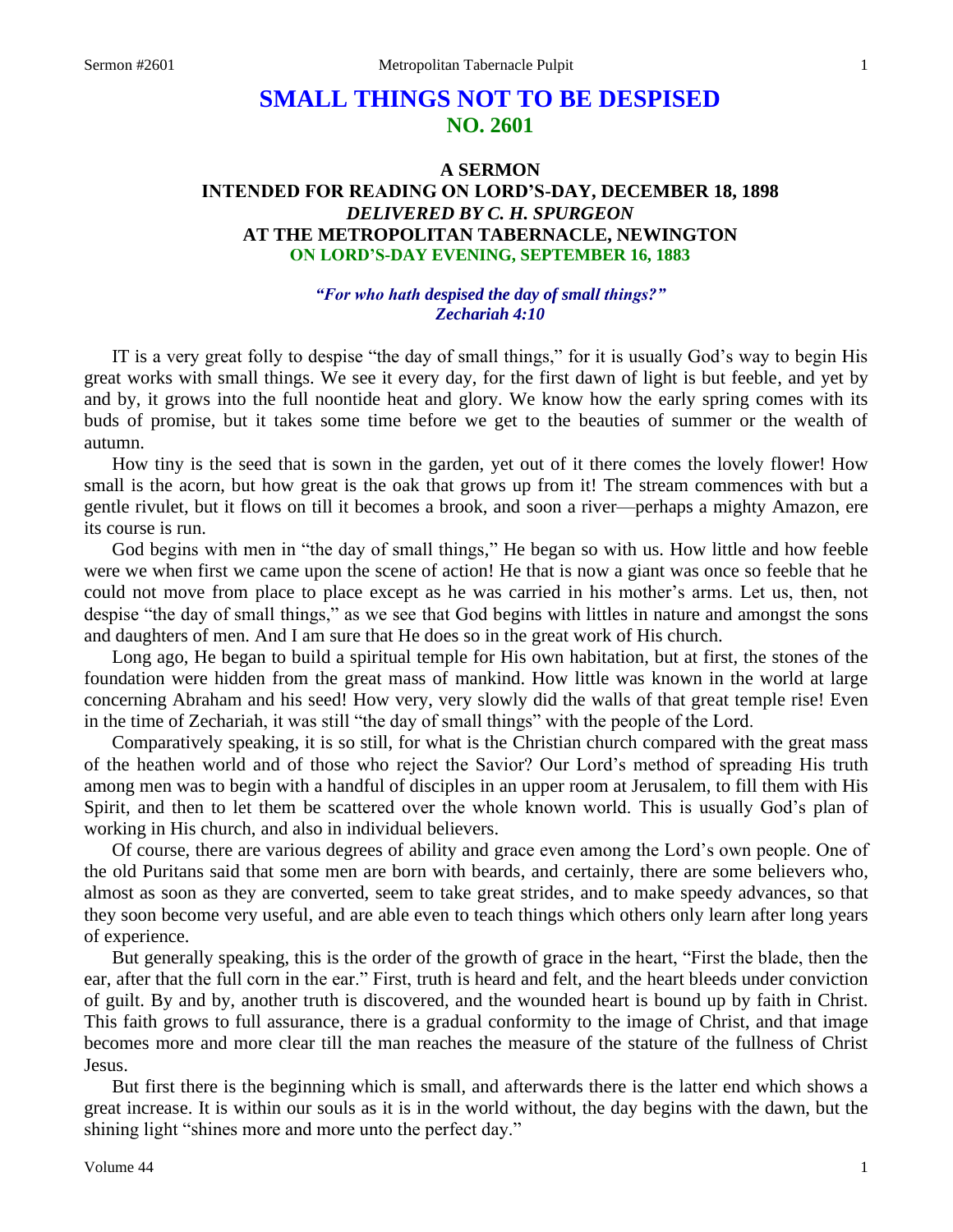Woe unto that man who despises "the day of small things" in the church of Christ, or who despises "the day of small things" in any individual believer, for it is God's day, it is a day out of which great things will yet come, and therefore he that despises it really despises his Maker's work, and despises the great and glorious things which are to come out of the small things which are at present apparent!

I know some professing Christians who, I am afraid, despise "the day of small things" in little churches. There is gathered a small community of godly people, perhaps they are poor, and many of them illiterate, and some of you rich folk, who think yourselves wonderfully intelligent—though I am not always sure that you are—if you happen to settle down in that village, you say that you would like to attend the little chapel or mission room, but the minister puts his h's in the wrong place, and his speech is ungrammatical, and of course that is very painful to your refined taste.

Then the people are very poor, and you hardly think that the church is advancing at all, so to help it you leave it alone! "God forbid," you say, "that we should despise the day of small things!" But you are very sorry that everything is on such a small scale. You say that you pity the poor people, but instead of helping them, you lie quietly by, or you go off to a more fashionable place where you meet with some of your own class and feel more at home.

There, the h's are put in properly, though the Gospel is left out of the preaching, but the people who attend are such a "respectable" sort of folk that you feel it is quite the correct thing to worship with them. If any of you have any respect for yourselves while acting in such a way as that, I hope you will soon discover that there is really nothing "respectable" in that kind of respectability, I mean that there is nothing that should make a man respected when he gives up his convictions, and leaves his own true brethren for the sake of getting into a better class of society, and seeming to be of a superior order to the godly poor people to whom he might be of real service.

To me, it seems that it should be your glory to join the poorest and weakest churches of your denomination, and wherever you go, to say, "This little cause is not as strong as I should like it to be, but by the grace of God, I will make it more influential. At any rate, I wil1 throw in my weight to strengthen the weak things of Zion, and certainly I will not despise the day of small things"

Where would have been our flourishing churches of today if our forefathers had disdained to sustain them while they were yet in their infancy? I thank God for the men who did not mind going down into back yards and up into haylofts that they might worship God according to the dictates of their conscience. I delight in those who were willing to stand on the village green, with the people sitting down on felled trees or logs to listen to them, and who were not afraid of being called fanatics, and of bearing all manner of reproach and scorn for Christ's sake.

But if you and I grow to be such great and grand people as some we have known, we must mind that the Lord does not take us down a notch or two, and that perhaps, by a very painful process. He asks, as if in indignation, "Who hath despised the day of small things?" and I believe that He is grieved with any of His servants when they fall into such a state of mind as that, and begin to despise His church because she is despised by the world, and look down on His people as the high peaks of Bashan seemed to regard with contempt the lowly hill of Zion, and therefore the psalmist said to them, "Why leap ye, ye high hills? This is the hill which God desireth to dwell in, yea, the LORD will dwell in it forever."

My special object at this time is to reprove those who despise the earlier and weaker works of grace in the soul. True, it is "the day of small things," but it is a subject for rejoicing, and is not to be despised. First, I shall speak to *proud professors who despise "the day of small things" in young beginners.* Then I shall have a little talk with *young beginners who despise "the day of small things" in themselves,* and thirdly, I shall speak of *those who do not despise "the day of small things."* When this question is put to them, "Who hath despised the day of small things?" they can answer, "Lord, you know that we have not done so, we have rejoiced in the small signs of grace in young beginners, and we hope to see great things grow out of them."

**I.** First of all, THERE ARE SOME PROFESSING CHRISTIANS WHO DESPISE "THE DAY OF SMALL THINGS" IN OTHERS.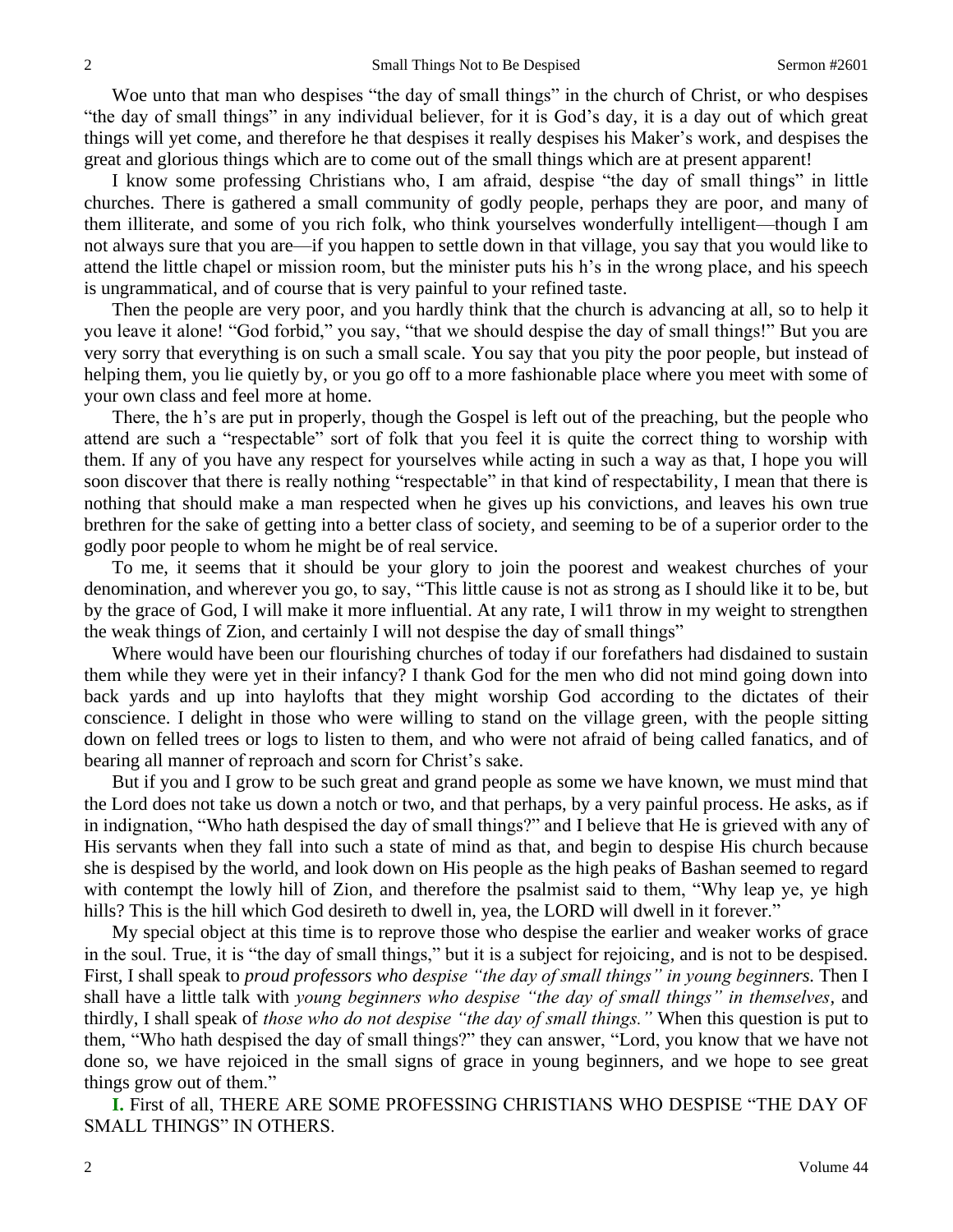I am sure I do not know exactly at what point the day of grace begins in some people. There are some who, even before they fully receive the Gospel, have some good thing in them. "Oh, no!" you say, "That cannot be." Well, just think a moment. Before the sower went forth to sow, there was a certain part of the farm which was described as "honest and good ground." There was another part that was like the highway, and another part covered with thorns or stones, but there was something which distinguished the "honest and good ground" from all the rest of the land.

I do not say that it was then bringing forth any fruit to God's glory, but I do say that God had, from a very early period—I do not know when—made that ground ready and fit to receive the seed. So I can believe that, before a man even hears the Gospel at all, there may be an antecedent work of what I may almost call secondary grace—not saving grace, but a making ready of the heart for the reception of the saving grace of God.

In my own experience, I never quite know where I am to put my finger upon the beginning of God's work in my soul. I can tell the very day and hour when I was converted, but I had many stirrings of conscience before that. I know that I was very effectually convinced of sin, but when the gracious work began, I cannot say.

One of the first things that I recollect is lying awake at night because I had done something wrong to my mother, I do not know whether that was not the grace of God working in my heart even then, I think that it was. I am sure that it was, in some measure, the Lord graciously working within me, and making me ready for the more manifest work of His Spirit.

Now, dear friends, do not despise those little things, those preparation works, but whenever you see them in children, or in grown-up people, be thankful for them. Frequently, when I have been receiving members into the church, I have asked of a good woman, "Is your husband a Christian?" and the answer has often been, "Well, sir, he is a very good husband, but I am afraid that he is not a Christian." Then I have inquired, "What does he do with himself on Sundays?" "Oh, sir, he is always at the Tabernacle! He has been attending the services for years, and he is very fond of you, sir. He will run home, and hurry over his tea so as to get to the prayer meeting on Monday, and on Thursday nights, he is never absent."

I have said, "My good woman, does your husband show such love to the Lord's house and to the minister, and yet he is not converted?" "Yes," she answers, "he is not converted, for sometimes he does what he knows is not right, still, his attendance upon the means of grace is a great check upon him. He is a dear good husband, much better than he used to be, but I am afraid he is not a Christian, and that he does not truly pray for pardon."

"Ah!" I say, "let us have a little prayer together about him, and let us firmly believe that we shall have him yet. If a man continues to come where we are constantly firing the Gospel gun, one of the stray shots will hit him yet. Be sure that you encourage him to keep on coming, and mind that you are very kind to him, and help him all you can in finding the Savior, and we will yet rejoice together over him."

When moths fly very near the candle, sooner or later they will singe their wings, there is a great Gospel candle burning here, and I do not doubt that some of these human moths will dash into the flame by and by, so I hope you will encourage them to come here again and again until they are blessedly caught so that they can never fly away.

Such people as I have been describing have very curious whims and fancies, they will take offense at almost nothing at all, so we must tread very softly and tenderly, and not grieve any with who it is in this sense "the day of small things."

I have known some come to Christ at last and trust Him, but it was with such a very little faith that I hardly know whether, in their case, it was faith born or unbelief dying. You remember the poor man who said to Christ, "Lord, I believe," and then he felt as if he had gone a little too far with his declaration, for he drew back and said, "Help thou my unbelief." And these poor halting souls are just in that state, I hope they do believe, but I am sure that they are very unbelieving. They begin to pray, but oh, what queer prayer it is!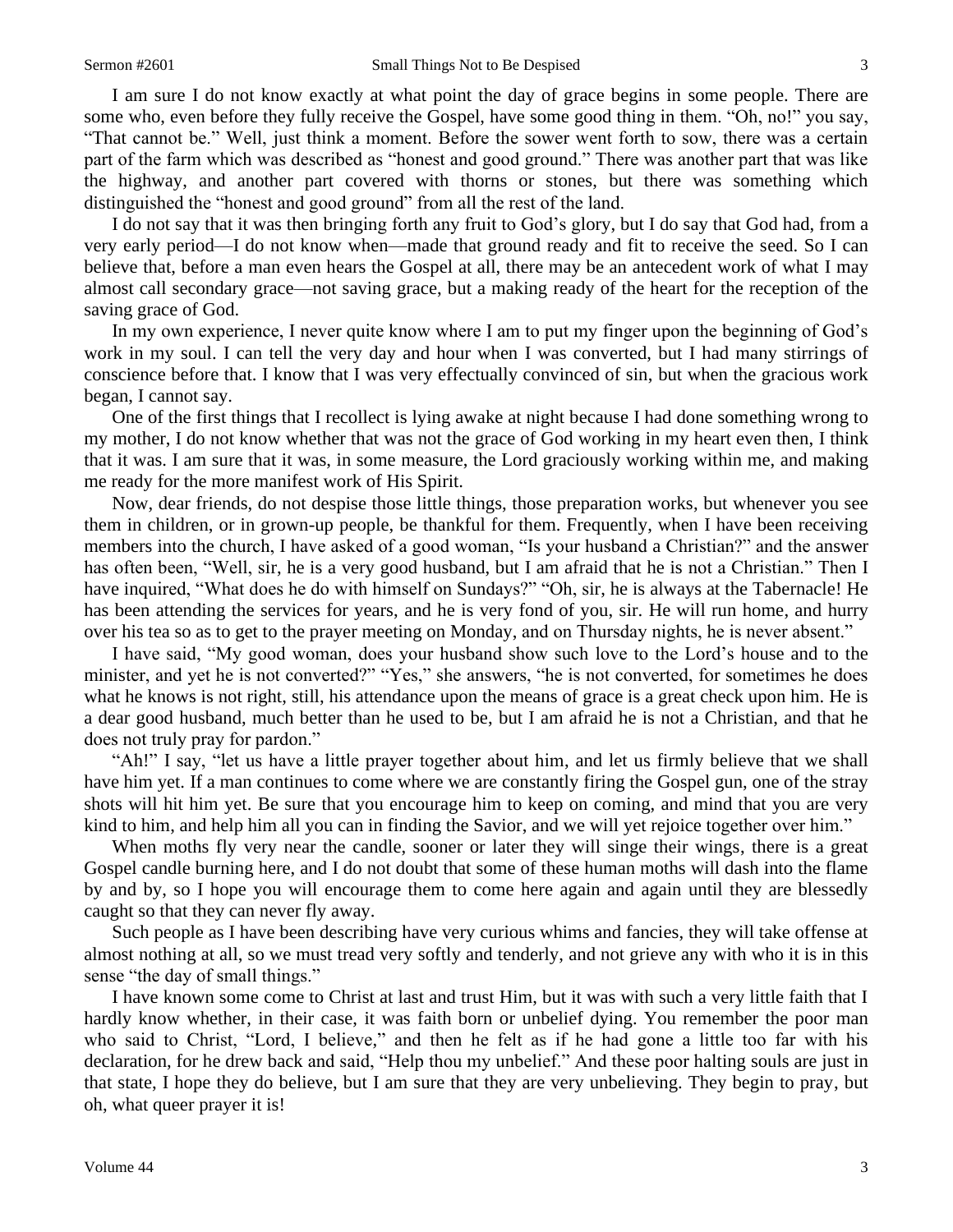Some of them repeat a form of prayer they learned a long while ago, which is quite inapplicable to their present case, but still they do mean to pray somehow. They want to pray, and though it can scarcely be called prayer, yet I expect that God accepts it as prayer, and graciously answers it. They have begun to repent, they have not a very clear view of what sin is, but they know that it is something they would like to get rid of. They are like Paul when he was at Melita, I am not sure that he understood much about snakes and their bites, but when a viper fastened itself onto his hand, he shook it off into the fire directly. So, these people could not define sin theologically, but they wish that they were clear of it, they long to be pardoned. It is "the day of small things" with them, and it is not to be despised.

Ah! dear friends, when a man tries to get away alone, that he may read his Bible, do not despise him. When a tear falls during a sermon, and he brushes it away, and wants to make you believe that there was something the matter with his nose, do not despise him even for that. I have seen that sort of thing happen many a time, and I have been pleased to notice it. We ought to delight in anything and everything that looks in the right direction, and never think of despising it.

Now I want to come direct to the important point—Why ought we not to despise these small things—these feeble beginnings? Especially when there is a little grace in any people, why must we not despise them?

Well, first, *because in the church of Christ, there always were and there always will be babes as well as men.* Do not despise the babes, where are the men to come from if there are no babes? If it happens in God's family as it does in most families, you will soon find that it will not do to despise the babes. How very grieved all loving parents are when their infants are despised! You may ignore the big son if you like, but do not despise the babes.

So, with regard to Christ's family, be sure to honor the little ones, take care of them, never stand in their way. When they want to come to Christ, allow them to come. It does not say "draw them," for they are wanting to come, but get out of their way, and do not hinder them from coming. And whenever you meet with one who has lately been born of God, and who is tender of heart, do not despise him. As long as the family of Christ is to increase, there always must be babes, and babes must never be despised.

Again, dear friends, do not speak harshly to those who are newly born to God, for *you were a babe once.* Yes, yes, though you do not like to be reminded of it, you, great giant that you are now, were an infant once, and you with your deep experience, and your profound knowledge, you who think you can set everybody else right, why once, you hardly knew that twice two made four! You had to begin at the very beginning just like others have had to do, so remember what you used to be, look back to the hole of the pit whence you were digged, and do not begin to despise others who are in the same condition in which you once were.

Remember again, that *the greatest saints in this world, or who ever were in this world, were babes in grace once.* Whether it was Paul, or Apollos, or Cephas, they all began with little grace and weak spiritual life at the first. Ay, there is not a bright spirit before the throne of God, who has washed his robes and made them white in the blood of the Lamb, but once was only an infant in spiritual things, and if the greatest were once so little, that is a good reason why we should never despise "the day of small things."

Besides, dear friends, it should always check every tendency in this direction when we remember that *God made and God loves the very least believer.* You know, a silver sixpence is as really silver as a half-crown, and the Queen's image on the one is as genuine as on the other. They are current coin of the realm, and I am sure you will not treat with scorn the little pieces of money. Then why should we despise the small coins in Christ's treasury? When our dear young brothers and sisters are made of the same metal and stamped with the same image as we are, why should we despise them, though we happen to be, or think we are, of somewhat more weight and value in the church of God than they are?

Oh, do not despise the lowly violet that hides its head among the leaves! It is quite as much a flower of God's making as the finest tulip that airs its beauty aloft, or the most brilliant standard rose that is before your eyes. God made the little things, and God loves them, and as parents have a special love for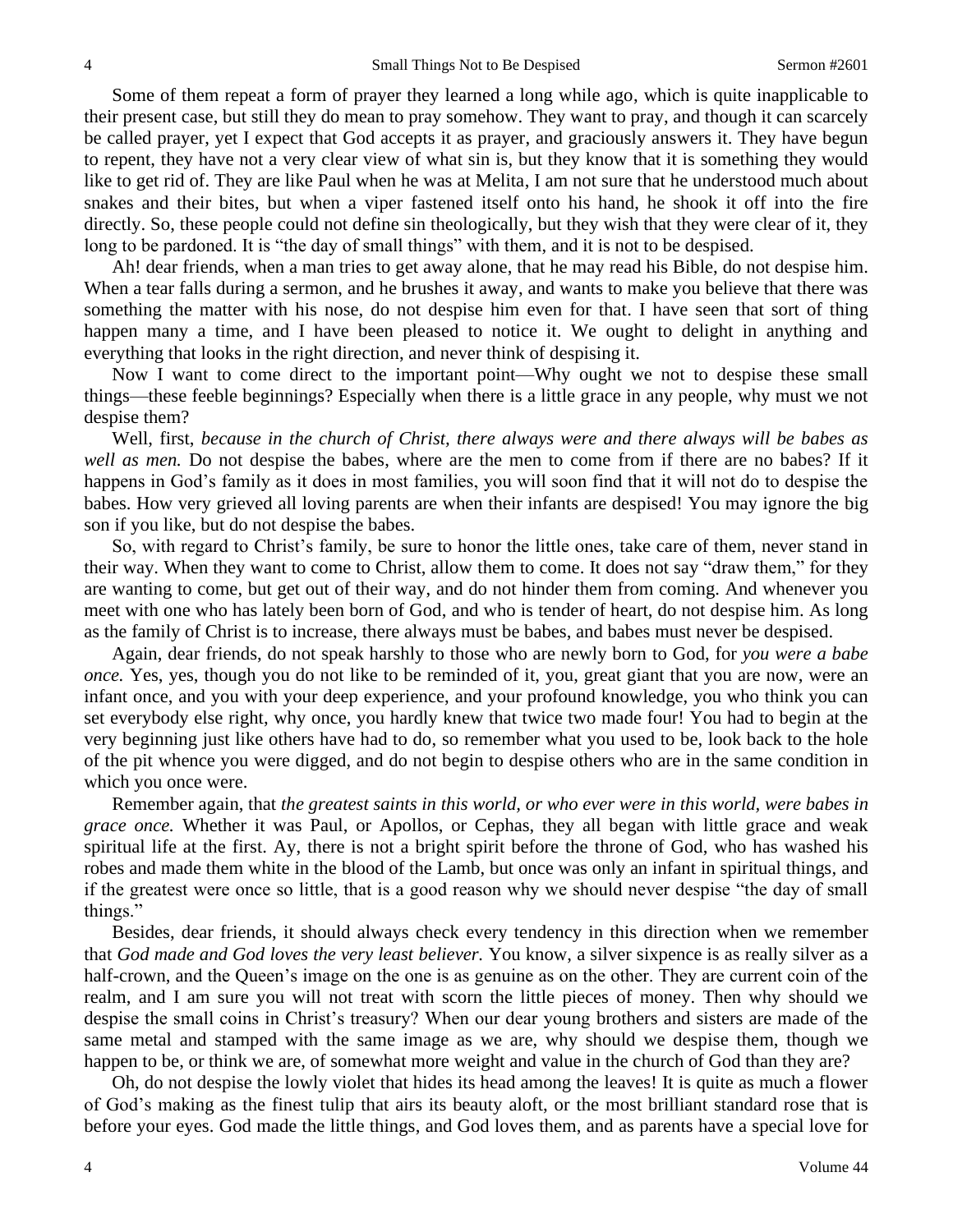their weak and little children, so has God a special favor towards the lambs of His flock, and He takes special care of the seedlings in His garden which have not yet come to the fullness of growth, therefore, do not despise them.

If you do, there is one sentence I would utter that ought to rebuke you very effectually. *Your Master would not despise them if He were here.* Christ has a quick eye to see little graces in His people, and when He sees them, He delights in them. A diamond is a diamond if it be ever so small, and Christ's people are Christ's people let them have never so little grace.

Oh, if the Lord Jesus Christ would have carried that lamb in His bosom, why do you refuse to carry it? Why do you overdrive it? Why should there be so often heard stinging words, and keen, cutting, sarcastic remarks about the feebleness of knowledge or the defects of practice, when, if there is but grace in the heart, you and I ought to rejoice to see it?

I have often quoted to you the words of Jerome when he said that he loved Christ in Augustine, and he loved Augustine in Christ. So ought we to love the weakest believers—to love Christ in them, and to love them in Christ. May the Holy Spirit teach us to be like our Master in this respect as well as in all others!

I have finished this word of gentle rebuke when I add that, if you and I do despise "the day of small things," *the probability is that we shall have to smart for it.* You remember that passage in Ezekiel where the Lord speaks of the fat cattle pushing the weak cattle with their horns and their shoulders, they were big bulls of Bashan, and they were always goring one and pushing against another, because they happened to be weak and sickly, and the Lord said that He would judge between cattle and cattle, and those that had been so headstrong, and so proud, and so cruel, would have to smart for it. The day shall come, my proud brother, when you will be glad to sit at the feet of that young Christian you now despise, I have noticed that sort of thing many a time.

It is a part of my pastoral observation that, when persons who were genuine Christians have been proudly lifted up, they have been made to go down very low till they have envied those they once despised and said, "If we felt as sure of salvation as that dear young man that we judged so harshly, we would willingly enough change places with him, and take what we called his inexperience, and his want of knowledge, if we could be just as simple in our confidence in Christ as he is."

Therefore, beloved, if you do not want to bring the rod upon your own back, despise not "the day of small things," but be ready to cherish and comfort all in whom the work of grace has apparently begun even to the lightest extent.

**II.** Now, secondly, THERE ARE SOME WHO DESPISE "THE DAY OF SMALL THINGS" IN THEMSELVES. They think that it is very humble to do so, I am not sure that it is; I think it is very foolish to do so.

There are some who despise "the day of small things" in themselves in this way, *they pass by the small things.* Suppose that a young man is impressed under a sermon, with a sense of sin, a wise thing for him to do is to get home as quickly as he can and cry, "Lord, I do not know whether this is true repentance, but if it is not, make it so. Lord, I am half afraid that I am only a stony-ground hearer, and that this good seed will spring up for a little while, and then will wither, Lord, break my stony heart, and do it effectually."

Be very thankful, dear friends, if you have the faintest spiritual impressions, I know some men who would almost give their eyes if they could but feel anything, but they say that they sit and hear, and the only result is what Cowper said—

> *"If aught is felt, 'tis only pain To find I cannot feel."*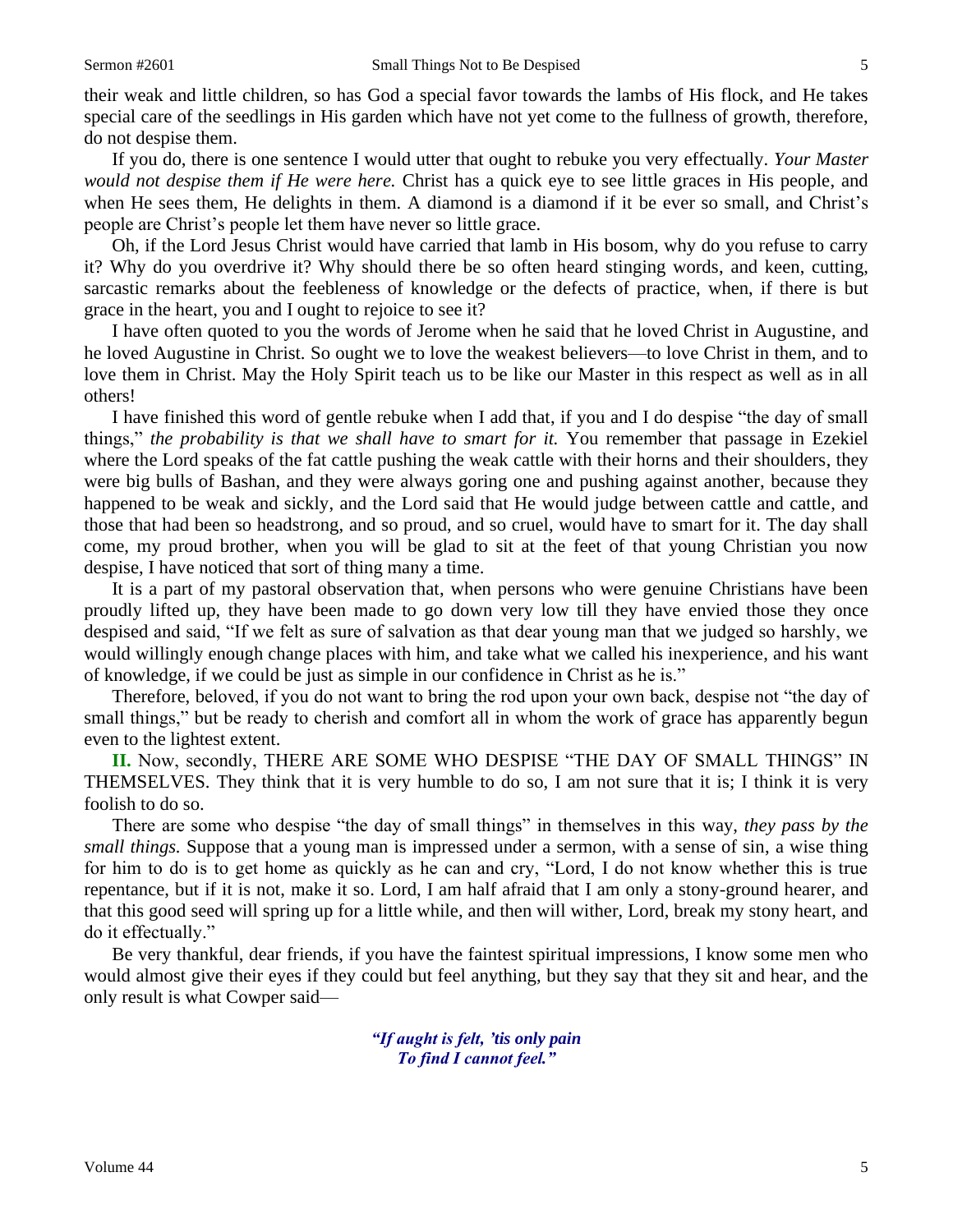So, if you have any spiritual feeling at all, do not despise it, but go to God with it, and pray that the work which seems to be begun in you may be carried on until it is complete, and that, if it is not begun, it may begin at once.

When you feel sometimes, in the assemblies of God's house, a softening influence stealing over your spirit, or when, possibly, in the middle of your work—you do not know why—you suddenly feel very tender in heart—or perhaps, walking down into the city early in the morning, before many people are astir, you feel a solemnity quite unusual to you—do not despise it. These little things may lead on to a blessed saving work, and I pray the Lord that you may take care of these dewdrops of grace. If there are but a few tiny drops, and if they are but cared for and valued, the Lord will yet look still more graciously upon you, and send you a copious shower of blessing.

Do not despise anything that looks like grace in your heart. God help you to take it as a gardener at this time of the year takes the little slips and cuttings, and puts them in silver sand to make them grow, that he may have the flowering plants by and by. Use your cuttings, the little things that seem as if they could not have any life in them. God would have you plant them in favorable circumstances that they may grow to His praise and glory.

Some despise "the day of small things" in themselves because *they do not think that any good can come of them.* When I was preaching this morning [See sermon #1739, Bankrupt Debtors Discharged], I thought that perhaps, some poor soul would take comfort to himself, and I said to a brother when I went outside, "I do like sometimes to have a subject which comes rolling up like a sea of grace," because there are so many people who are like oysters in the riverbeds waiting for the tide to return. I did hope, this morning, that it was a flood tide, and that some of you would open your shells and that the blessed Word of God would come into your very souls. If you do that, it will come in.

The oyster cannot make the sea roll up, but whenever he feels it rolling over him, he says, "Now is the time for me to open my shell," and when you feel, "Now is the time for me to seek the Lord, now is the day of salvation, now is the high tide of grace," you shall have the blessing. It is all around you, or else you would not have opened your shell. It is the very flood tide of grace that has made you feel what you do feel. Therefore, be glad, and do not despise it. It may seem a little thing to feel tender and solemn, but it is not so, it is often the beginning of a blessed work of grace, therefore value it highly.

Some I have known some to despise the blessing *by resolutely resisting its entrance into their hearts.* I can never forget some instances of this resistance that I have known. I was preaching once in a certain city, and a gentleman who had been very kind to me was in the congregation, but I saw him get up in the middle of the sermon, and go out of the building. The brother who was with me slipped out after him and said to him, "My dear sir, why did you come out?" He answered, "Mr. Spurgeon has got me in his hands, I am like an India rubber doll, and he can twist me into any shape that he likes. I am afraid that, if I had listened to him for another ten minutes, I would have been converted."

So off he went, deliberately stamping out as far as he could, the spark of truth as it came toward him. He would not let the good seed grow, he invited the birds of the air to come and steal it away. Do not forget that, although the Lord graciously changes man's will, and He has absolute power over the human will, and makes men willing in the day of His power, yet He never saves anybody against his will, and while the will stands out against God, and is unrenewed and unchanged, the man is still unsaved.

It does seem to me a dreadful thing that people can come to the house of God without any desire to get a blessing, and there cover themselves up in armor of mail, to keep every arrow from getting anywhere near their hearts. That is one method of despising "the day of small things."

I know some others who despise "the day of small things" because, *if they get a little good in their hearts, they do not try to get more.* If we did not expect a little child to ever grow, we should really be despising it, putting it down as a dwarf or a monstrosity. So, if the grace of God has come into your heart, you will do all in your power to make it to grow and increase, and thus prove that you do not despise it.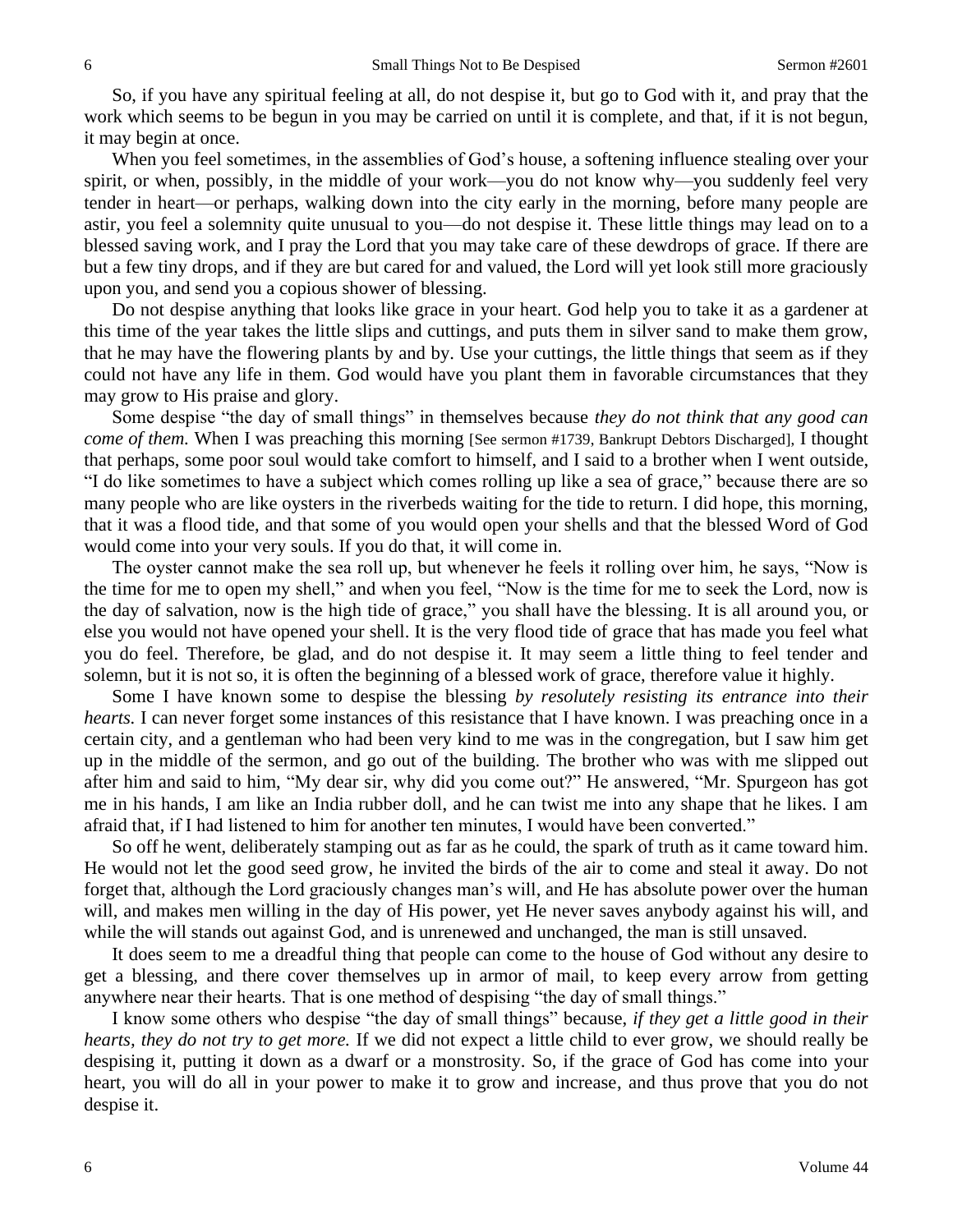I think I have said enough to show that, if any here have the slightest sign of the beginnings of grace, any glimmerings of the divine light, any first outlines of the image of Christ upon their heart, they must not despise them, but they should pray God to bless them, and bring them to maturity. If they do so, I will tell you what God will do, it is hinted at in the verse from which our text is taken, "For they shall rejoice, and shall see the plummet in the hand of Zerubbabel."

They had begun to build, but it was such a poor paltry piece of work, and the wall was still so low, that they despised it, but when they saw the prince standing there, with the plummet in his hand, and saw stone after stone brought and laid in its place, and their great leader officiating as the chief architect, they said to one another, "See, the prince is there with the plummet in his hand, he is a man who never undertakes a task unless he goes through with it, so depend upon it, the work will be completed."

In like manner, I can see that although it may be very little grace that is in your heart, yet Christ has come with that grace, Christ is building in your heart, Christ is laying the foundation stone, the Prince of the kings of the earth, Christ Jesus, is there with His plummet, and He that has begun the good work in you will carry it on till it is perfected in Glory.

Oh, what a blessing it is to look to Christ with the plummet in His hand and say, "Great Masterbuilder, I will not despise these foundations because, as yet, they are scarcely seen above the soil, for I know that You*,* who have begun the good work, will carry it on, and perfectly perform all that You have promised. The temple will yet appear to Your praise where now there seems to be but a tiny heap of stones."

That is the way to cure you of despising "the day of small things" in yourselves.

**III.** Now, my last point is this. THERE ARE SOME WHO NEVER DESPISE "THE DAY OF SMALL THINGS."

I have time for only a few words on this part of my subject, but I wish them to be very tender words.

First, *true pastors* never despise "the day of small things." Speaking for myself, I can say that I love to see in those of you who are unconverted any sign of serious thought, any intimation of a coming change, any token that you are turning unto the Lord, my heart is gladdened whenever I perceive it. Does anyone think that I despise it? Why, I pray to God continually to bring it to pass! Despise it? I look for it as the reward of my toil, if I did but know that I had aroused thought in any one of you, I should go home happy. If I did but hear that the Lord was bringing a score or two to Himself, I would gladly lie awake at night to bless His name for such a mercy as that.

I do not care for the vastness of this congregation, but I do care for the individual souls in it, and I rejoice most of all over those who are saved out of it. What good is it simply to bring you here, and to have you sitting quietly while I talk to you? It is a waste of time and labor, unless it brings you to Christ, but if I know that any of you are brought to penitence and faith, I am sure that I do not despise it, for I value such blessings above the choicest gold.

And let me also tell you that *your dear parents, your Christian wife, and your godly daughter,* who persuaded you to come to this service, do not despise "the day of small things." I have known some of our members do really extraordinary things in order to get people to come here in the hope that they might be converted.

There was one who, after many attempts, at last induced a man to promise that he would come with him one day, so he went round to fetch him. "Oh, I cannot come!" said the man, "I am making a rabbit hutch." "Well," said the other, "I have one ready made that I will give you." "But," said the man, "I cannot come, I promised to go and see a man who has a pair of pigeons to sell." My friend answered, "I have a pair of pigeons I will give to you if you will come with me."

It was all in vain, he might offer the man what he would, he could not get him. I hope that he has brought him by this time, if not, I know that he will stick to him till he does see him here, and I know another thing, that he will bring the friend to his own sitting, and he will, if necessary, himself stand in the aisle, and pray for him all through the service. Well, now, if he gets his friend to hear the Word, and sees that he is impressed by it, you do not suppose that he will despise "the day of small things," do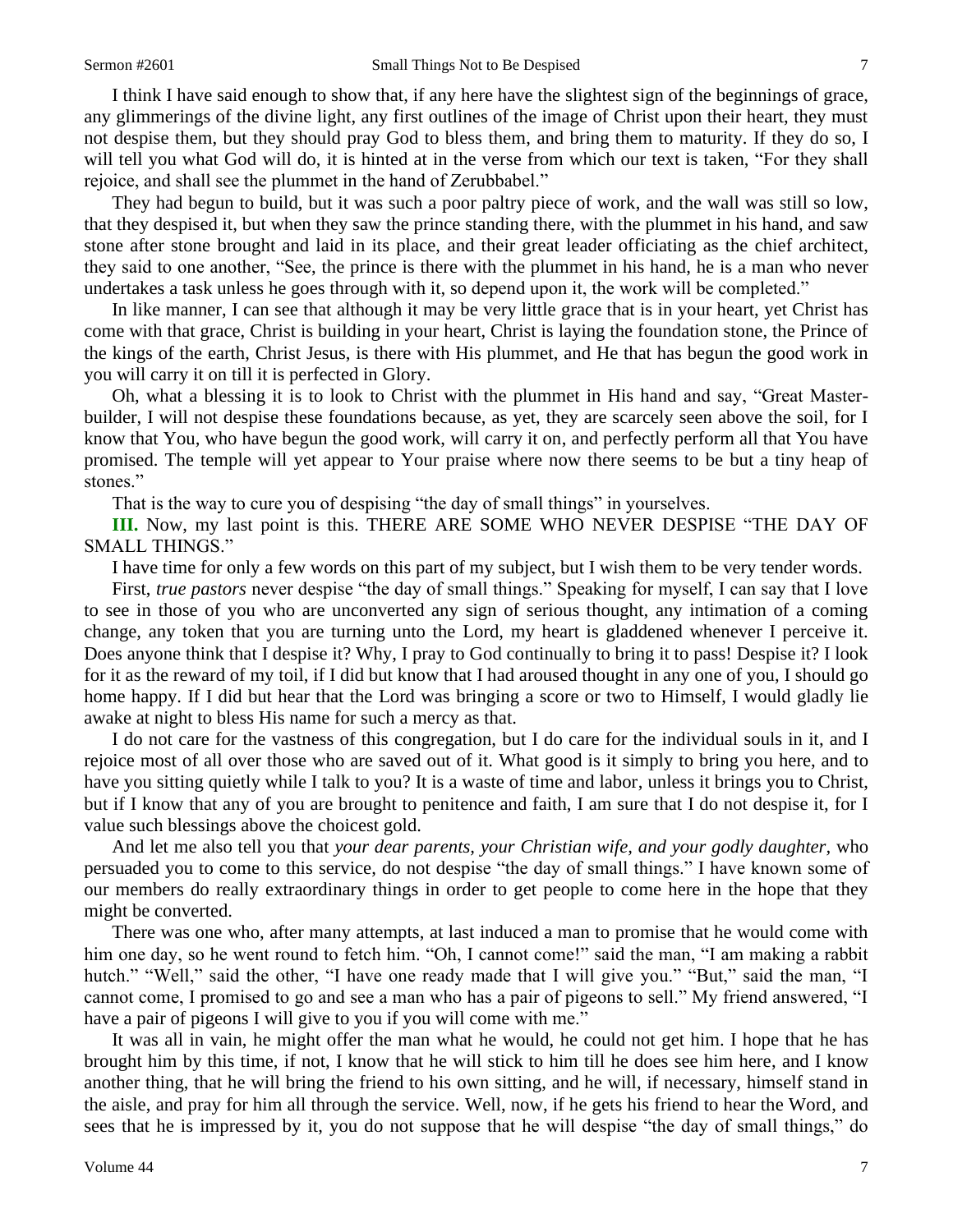you? On the contrary, he will be glad even for the slightest sign of the working of God's Spirit in his friend's heart.

Your godly mother, when she hears that you have been to the Tabernacle, will say, "Bless God for that!" If she finds that you have begun to pray, her heart will leap within her. A dear father, a minister of the Gospel, writes to me and says, "My son had never decided for God till he went to hear you at Exeter Hall, and during the evening sermon, he bowed his head, and gave himself up to the Lord, and now he is proposed as a member of my church. God bless you, sir!"

It is always so with true Christians, they do not despise "the day of small things," but they are glad when their children are brought to Christ, and it is just the same with *all soul-winners,* and I hope that many here are of that class. If they can spy anything like the tiniest midge's egg of grace, they feel so glad, and they watch you, and they say to one another, "Is that light that I can see there in the East?" And the other says, "I do not know, I am afraid it is not." "Oh!" says the first friend, "but I think it is, does it not look a little grey just over there?" "No!" replies the other, "I am afraid that it is not morning light yet." That is how some of us talk about you, we are often talking and praying about you, dear hearers, and we say to one another, "When will So-and-so come to the Savior?"

There is a good man here, whom I pray for nearly every day, and I know that his wife does the same, he loves to come here, yet he is still an unsaved man, but by the grace of God, he cannot remain where he is if prayer can stir him. We will pray him out of it, and bring him to the Savior, may the Lord grant that it may speedily be so!

There is one other Person who never despises "the day of small things," and with Him I finish, and that is, *our blessed Lord and Savior, Jesus Christ.* He is so eager to see of the travail of His soul that if He spies in you even a desire after Him, He is pleased with it. Believe me; if you have but a spark of desire after Christ, He has a whole furnace of desire after you. Oh, that you would have Him as your Savior! He is free to every soul of you who will have Him, is it not put just so in His last invitation? "Whosoever will, let him take the water of life freely."

Do not think that He excludes you, you may exclude yourself, but if there is in your heart any wish, any shadow of a wish, anything like a desire for Christ, you may come and welcome. Mercy's gate is wide open, Christ invites you to His house, and to His heart. Oh, come unto Him and come now! "Believe on the Lord Jesus Christ, and thou shalt be saved."

May His Divine Spirit lead you to believe on Him at this moment! To believe on Him, is to trust Him. Throw yourself on Him, sink or swim. Take Christ to be yours, have you done it? Then you are saved, for "he that believeth on the Son hath everlasting life." His believing is the evidence that he is a saved man already. So, go your ways, and the Lord be with you, but I charge every one of you, meet me in heaven! Amen.

# **EXPOSITION BY C. H. SPURGEON**

## *ISAIAH 54:1-10*

**Verse 1.** *Sing, O barren, thou that didst not bear; break forth into singing, and cry aloud, thou that didst not travail with child: for more are the children of the desolate than the children of the married wife, saith the LORD.*

In this Western clime, we do not know all the misery which was felt by Eastern women who were childless, they were looked down upon and despised, yet here God bids them sing. And dear friends, if you and I feel as if our hearts have become barren, so that we cannot think of God or raise our thoughts towards Him as we would desire, if we feel that we have become useless, and for that reason our spirit is greatly depressed, let us give heed to this sweet, this charming exhortation of JEHOVAH, "Sing, O barren soul; break forth into singing, and cry aloud," for God can turn our barrenness into fruitfulness, and make us to rejoice exceedingly before Him.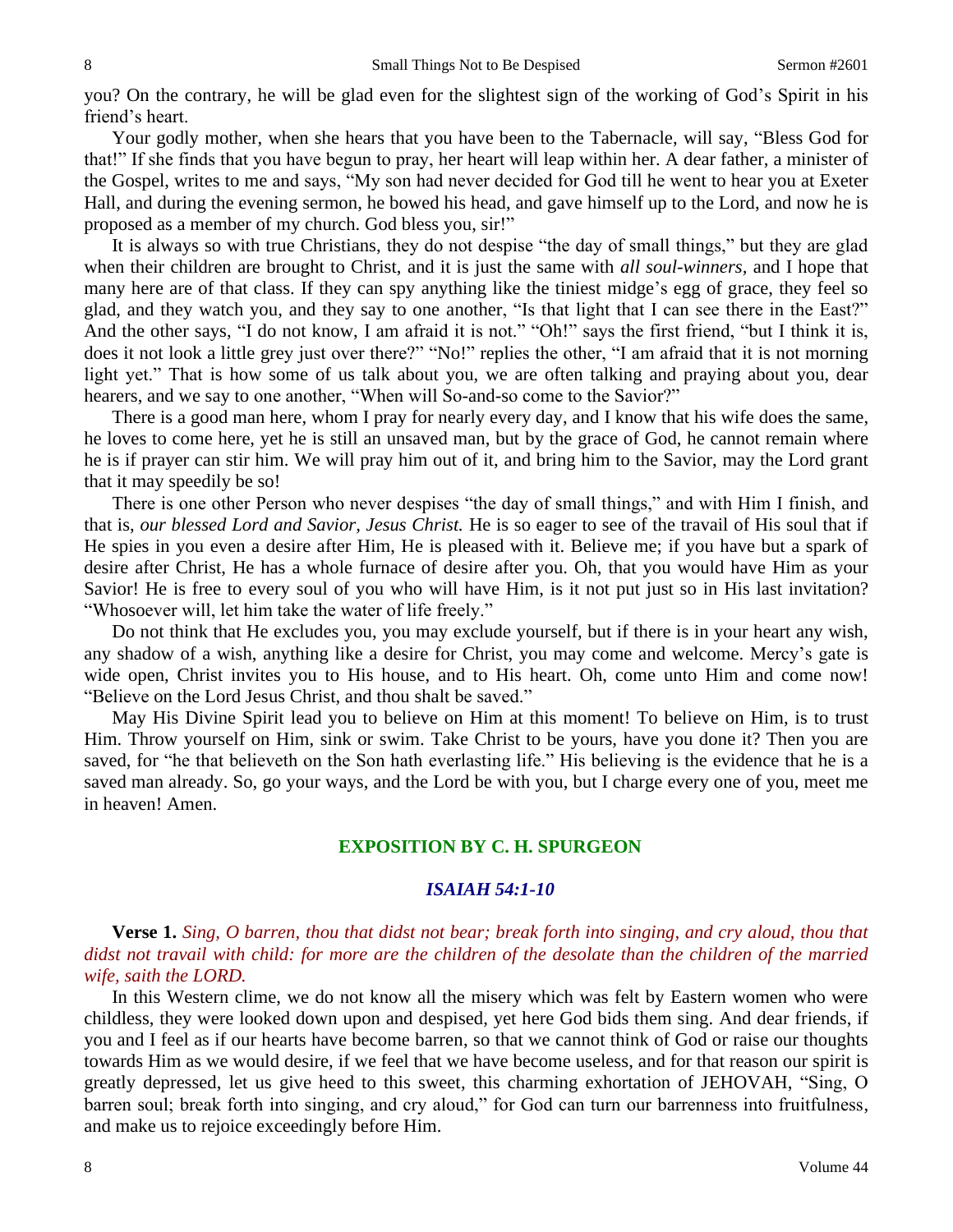If we are now sighing and crying because we are not what we ought to be, or what we want to be, God can, in the richness of His grace, make us all that we desire. Therefore let us begin to be joyful even before the miracle of mercy is wrought, let us have unbounded faith in God, and expect Him to bless us, even while we are in our lowest state.

**2***-***3***. Enlarge the place of thy tent, and let them stretch forth the curtains of thine habitations: spare not, lengthen thy cords, and strengthen thy stakes; for thou shalt break forth on the right hand and on the left; and thy seed shall inherit the Gentiles, and make the desolate cities to be inhabited.*

This was good news for the poor Gentiles, who were so long spiritually barren, but whose seed was to spread all over the earth. This prophecy has been already fulfilled in a great measure, and the very wording of it is a direction to us if we desire to see the church of God increased. Make ready for God's blessing, you who are pining and groaning for greater things than these, God is about to bless you. Enlarge your tents, lengthen the cords, and strengthen the stakes, prepare for the coming blessing, for you are to have better and brighter days than you have ever known. Therefore be no more sad, but look forward with joyful anticipation to the good things in store for you.

**4***. Fear not; for thou shalt not be ashamed: neither be thou confounded; for thou shalt not be put to shame: for thou shalt forget the shame of thy youth, and shalt not remember the reproach of thy widowhood any more.*

I am not going to interpret the passage in its strict connection, but to use it for our comfort and instruction. O you that are cast down, you poor trembling ones that fain would be at one with God, but feel as if you cannot find Him, believe in the Lord your God, and trust in His Son, Jesus Christ, for there are glad times coming for you! All your former days of sadness shall be forgotten, and you shall have such joy and delight as you can hardly imagine at present.

**5***. For thy Maker is thine husband; the LORD of hosts is his name; and thy Redeemer the Holy One of Israel; the God of the whole earth shall he be called.*

Oh, what a blessing that is! This is a wide-spread mercy, "The God of the whole earth shall he be called." My soul, come and hide beneath the shadow of these earth-covering wings, for there is room for you beneath their welcome shelter, and once there, you shall not be banished from that sacred spot, for it is written, "Him that cometh to me I will in no wise cast out." "Thy Maker is thine husband," united to thee in eternal wedlock; therefore, be of good comfort.

**6.** *For the LORD hath called thee as a woman forsaken and grieved in spirit, and a wife of youth, when thou wast refused, saith thy God.*

Poor rejected one, has the world cast you off? Do its sinful pleasures pall upon you now? Listen, "The LORD hath called thee." You are divorced from the world that you may be forever united to Him.

**7***-***8***. For a small moment have I forsaken thee; but with great mercies will I gather thee. In a little wrath I hid my face from thee for a moment; but with everlasting kindness will I have mercy on thee, saith the LORD thy Redeemer.*

What words of comfort lie here to those of the Lord's people who have fallen into spiritual darkness, and come upon evil days! God still remembers you, His wrath is but for a moment, and will swiftly pass away, but His age-enduring kindness which sweeps across the boundless eternity shall be with you forever.

**9-10.** *For this is as the waters of Noah unto me: for as I have sworn that the waters of Noah should no more go over the earth; so have I sworn that 1 would not be wroth with thee, nor rebuke thee. For the mountains shall depart, and the hills be removed; but my kindness shall not depart from thee, neither shall the covenant of my peace be removed, saith the LORD that hath mercy on thee.* 

Oh, for grace, oh, for the help of the Holy Spirit to lay hold upon these precious promises, and to feed thereon!

## **HYMNS FROM "OUR OWN HYMN BOOK"—416, 602, 538**